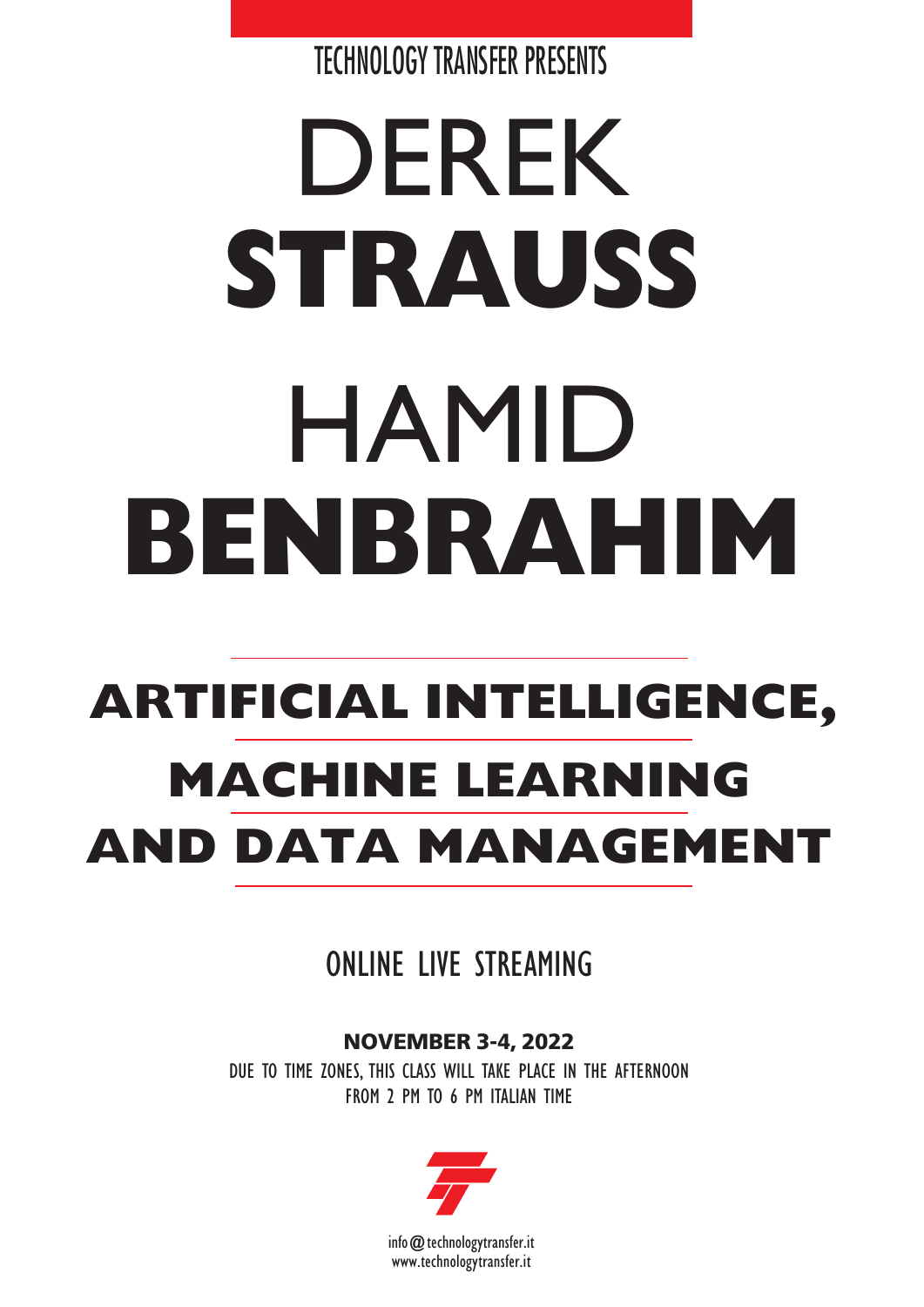## **ABOUT THIS SEMINAR**

Today, many organizations are dabbling in Data Science, Machine Learning and Artificial Intelligence, without a clear understanding of the underlying dependencies on a robust Data Strategy.

On the flipside of the coin, many of those same organizations are undergoing data-driven transformation and change management efforts to digitize their processes, without a clear vision of how AI/ML and advanced Data Science fit into the picture.

So, how do you develop a data-driven transformation culture, and become a change leader, enhancing the competitive advantage of your organization, while at the same time making strategic use of Data Science, Machine Learning and Artificial Intelligence?

Leadership needs to refocus on creating an integrated AI & Data Strategy.

This seminar addresses the key issues involved in achieving just that.

#### **WHO SHOULD ATTEND**

This course is intended for any role involved in the planning and implementation of an integrated Artificial Intelligence & Data Management Strategy including:

- Executive Stakeholders AI/ML & Data
- Data & Analytics Leaders
- Data Scientists
- Business Technology Partners
- Business Analysts
- Enterprise Architects
- AI/ML & Data Architects

#### **WHAT YOU WILL LEARN**

- The characteristics of AI/ML, together with their broader Data Management ecosystem depen-dencies
- The Critical Success Factors for deploying AI/ML in your organization
- How to realize sustained business value from your AI/ML investments through a comprehensive, integrated AI & Data Strategy
- How to use Organizational Change Management and the G7S Framework to embed AI/ML into the culture of the organization (for business and technology teams alike)
- Building an integrated AI & Data Capability What? Why? And Why Now?
- Data Ethics, Privacy and Security
- Designing a Robust Long-term Architecture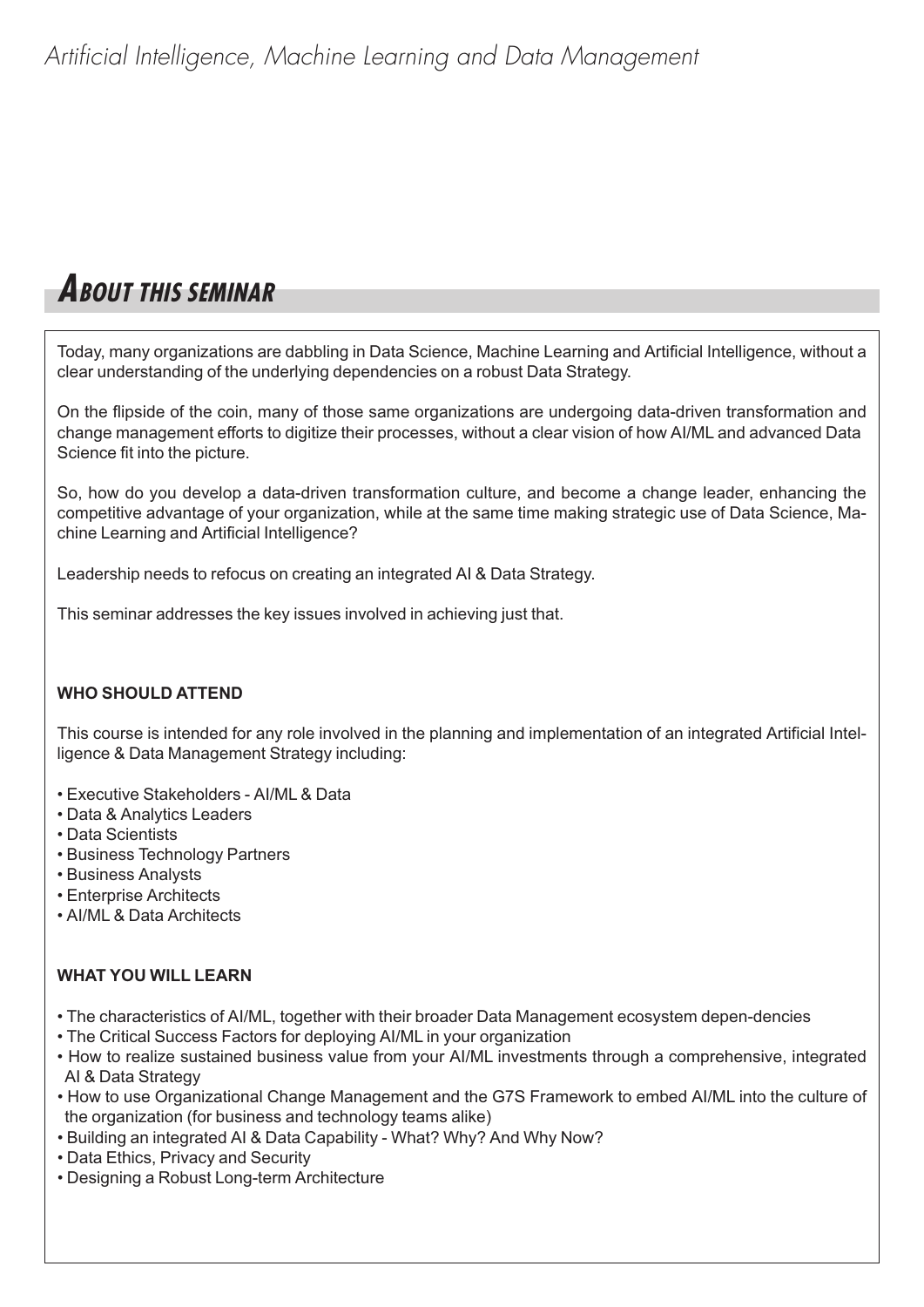### **OUTLINE**

#### **1. Introduction to Advanced Data Science, Machine Learning and Artificial Intelligence**

Within the context of a framework for human-AI collaboration, we describe the latest in Data Science and Modeling Methodologies, and their ability to formulate and solve problems. Particular attention is paid to practical, efficient, and statistically sound techniques (including the latest tools for mining frequent patterns, and unsupervised Machine Learning techniques of clustering, etc.), and estimates of their utility. We'll also describe best practices for planning, building, and deploying such collaborative systems.

#### **2. Building an Integrated AI & Data Capability - What? Why? And Why Now?**

"AI and Data" should be recognized as a key, integrated enterprise capability, which should support and enable all the other enterprise capabilities. An Enterprise Capability Map is a good starting point, using overlays to highlight those areas of the business that need the most urgent attention, and enabling the achievement of the highest-ranking business goals. This Enterprise Capability Map in turn should drive the AI & Data Capability Map.

#### **3. Ensuring Sustainable Business Value**

Beware of putting all efforts into short-term wins and neglecting the longer-term vision. It is imperative to lay the foundation for the ultimate vision, and to develop all the requisite infrastructure

#### **4. Developing your AI & Data Strategy**

The Strategy should address several aspects, including:

- Accessible, accurate and actionable data
- A Data Architecture that is flexible and scalable
- Better governance and controls around the data to ensure continuous improvement of enterprise data resources
- Synthetic data for speed, security and scale
- Combining people and technology to provide optimal customer service and value
- Using AI to develop more relevant products, services, and experiences
- Reconfiguring the workforce to support an innovative AI & Data-driven culture

#### **5. The Gavroshe 7 Streams Playbook – Using Accelerators to Launch your AI & Data Program:**

- Data Governance establishing the Data Governance Council, Data Policy and the Data Stewardship process
- Data Architecture establishing a Data Reference Architecture and the Data Modeling process
- Data Asset Development iteratively plan, design, develop and deliver enterprise-class Data Assets
- Data Quality profile, map and cleanse Critical Data Elements
- Data Context develop a Business Glossary and Data Lineage
- Data Analytics including Advanced Analytics, Data Science, Machine Learning and Artificial Intelligence
- Infrastructure manage the Information Life Cycle of Corporate Data Assets and manage AI & Data Platforms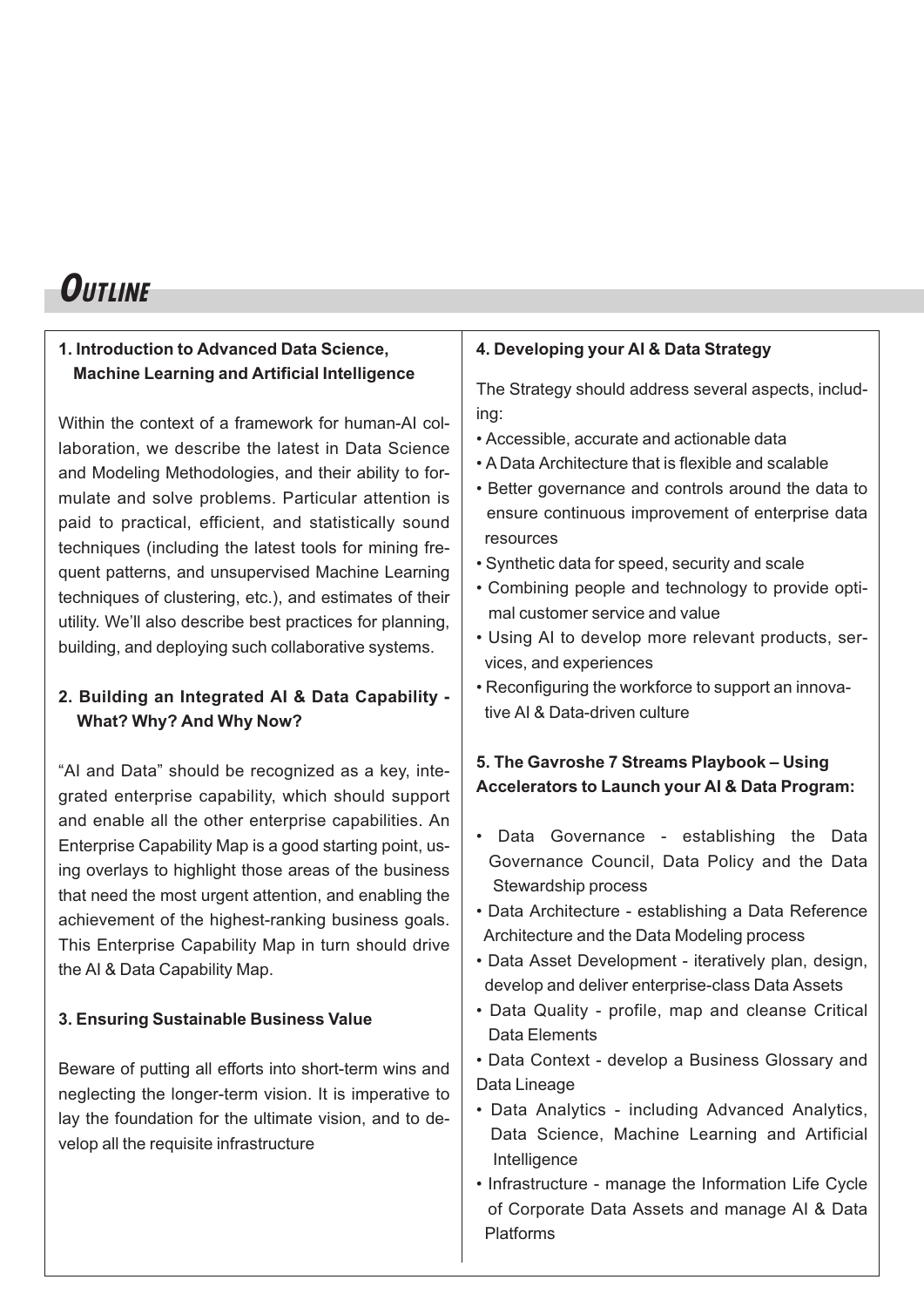Examples are provided of Play Cards and Templates, embedded in the Playbook, which can be used to accelerate the creation of the relevant AI & Data Capabilities.

#### **6. Data Ethics, Privacy & Security**

These are key topics for today's AI & Data Executive, and they need to be addressed in collaboration with the Chief Privacy Officer and the Chief Information Security Officer.

We will briefly discuss:

- Ownership Individuals own their own data.
- Transaction Transparency If an individual's personal data is used, they should have transparent access to the algorithm design used to generate aggregate data sets
- Consent If an individual or legal entity would like to use personal data, one needs informed and explicitly expressed consent of what personal data moves to whom, when, and for what purpose from the owner of the data.
- Privacy If data transactions occur all reasonable effort needs to be made to preserve privacy.
- Currency Individuals should be aware of financial transactions resulting from the use of their personal data and the scale of these transactions.
- Openness Aggregate data sets should be freely available
- Algorithm Transparency Inclusiveness/exclusiveness of certain sectors of the population based on use of Algorithms

#### **7.Managing the Organizational Change, Measuring Success, and Ensuring Sustained Business Value**

Establishing a new AI & Data Team and introducing an organization-wide AI & Data Initiative requires a well-thought-out OCM strategy. Most OCM models set forth at least four stages of change; various labels have been given to each of these stages, but the essence of each stage is described below:

- AWARENESS "I hear that a change is coming, and excitement is in the air"
- UNDERSTANDING "I am learning about how the change will affect me"
- ACCEPTANCE "I can see the need for the change, and I am buying into it"
- OWNERSHIP "I am part of the change, and I am jointly responsible for weaving it into the fabric of the organization going forward"

It is imperative to adopt a formalized approach to OCM, and we recommend using the models of John Kotter1 and Patrick Lencioni2 to map out a comprehensive change journey for the organization.

AI & Data Initiatives, especially during their start-up years, involve significant effort to address the root causes of deficiencies in data accuracy, accessibility and actionability. There is a high risk that these efforts, over time, become perceived as non-value-add by the stakeholders. Successful leadership of such an initiative requires a constant radar scan for opportunities to deliver incremental business value (ideally every quarter). A thorough communications plan needs to be built, emphasizing incremental business value delivery at regular intervals.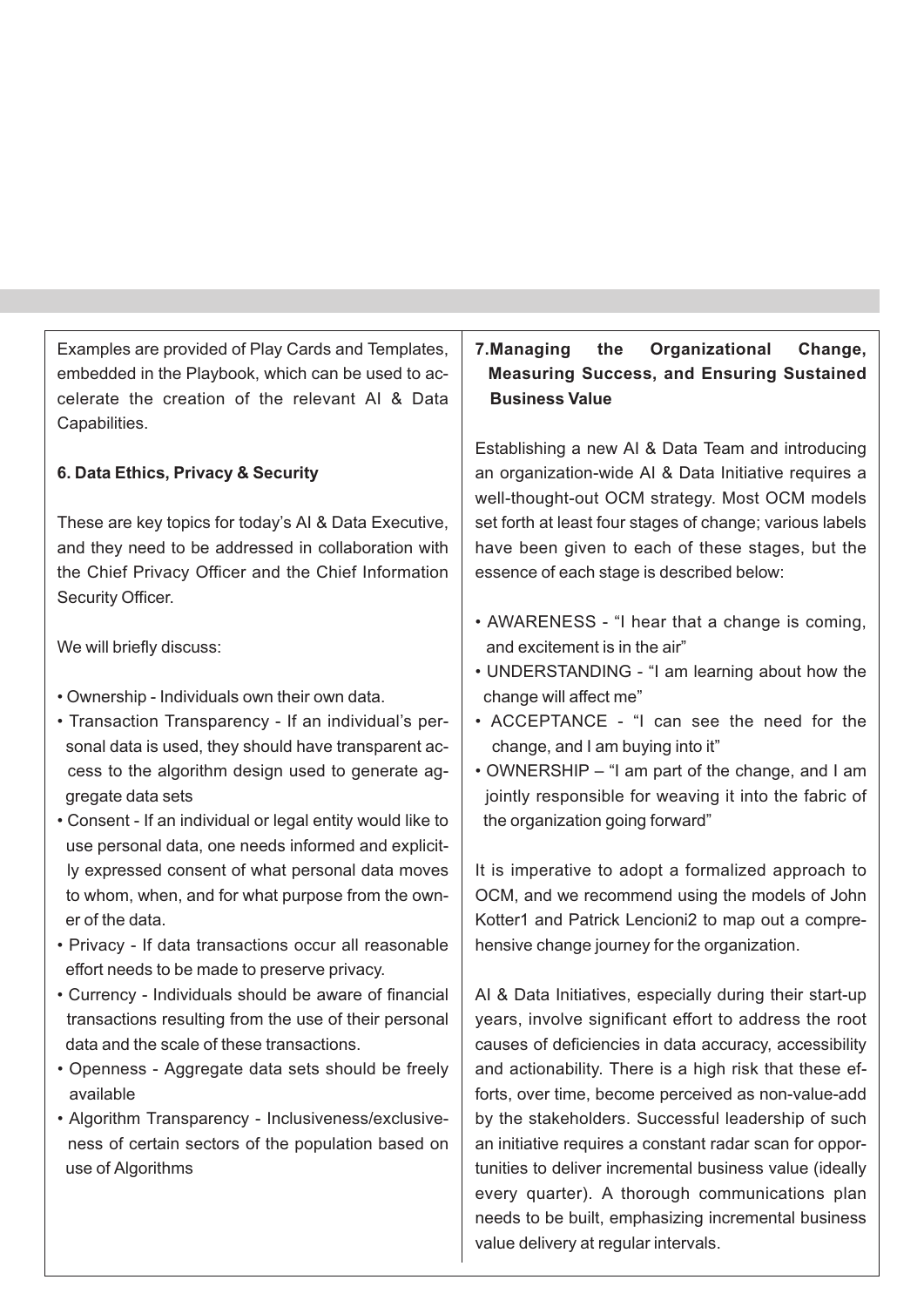

**Derek Strauss** Founder, CEO and Principal Consultant of Gavroshe. Former Chief Data Officer at TD Ameritrade for approximately 5 years; was responsible for Data Governance, Data Science & Advanced Analytics, Data Architecture & Management, and Development and Maintenance of Enterprise-class Data Assets.

A career of over 3 decades, mainly in the Data Management and Information Resource Management (IRM) fields. Established Office of the CDO, Data Resource Management, Architecture and IRM Functions in multiple large Corporations. Established and managed numerous enterprise programs and initiatives in the domains of Big Data, Advanced Analytics, Business Intelligence, Data Warehousing, Data Quality Improvement and IRM. Bill Inmon's Corporate Information Factory and John Zachman's Enterprise Architecture Framework have been the foundational cornerstones of the above work.

Served as VP Programs for DAMA SW Ohio. Active member of MIT's Chief Data Officer Roundtable and Forum, and Founding Member of the International Society of Chief Data Officers. Co-authored DW 2.0: The Architecture for the Next Generation of Data Warehousing Inmon, Strauss and Neushloss (Book published 2008 by Morgan Kaufman, Series in Data Management Systems).

**Hamid Benbrahim** He is Head of Data and AI at Thomas, the primary source for industrial sourcing the US and Canada. He is leading the transformation of Thomas Publishing into a data business, developing new financial indexes and alternative data products for the financial industry, streamlining data operations, and deploying AI and analytics capabilities for sales, marketing, and operations.

His experience in the financial industry spans over a decade advancing investment management and systemic risk strategy with Big Data, Machine Learning, and systems thinking. He held senior leadership roles at Natural Numerix, as CEO, TD Ameritrade as Chief Data Scientist, and Fidelity as head of Applied Complexity Research leading business areas in systemic risk and data driven strategy. Earlier in his career Hamid assumed a number of business operations and technology leadership roles in Telecom at Verizon in the US and Internationally.

He holds an MBA in Finance from Columbia Business School, and a PhD in Engineering and Machine Learning from the University of New Hampshire. He holds a patent on dynamic call routing and filed 9 patents in financial services and communications.

Dr Benbrahim is a frequent speaker on a number of complex topics including financial risk, market dynamics, and AI.